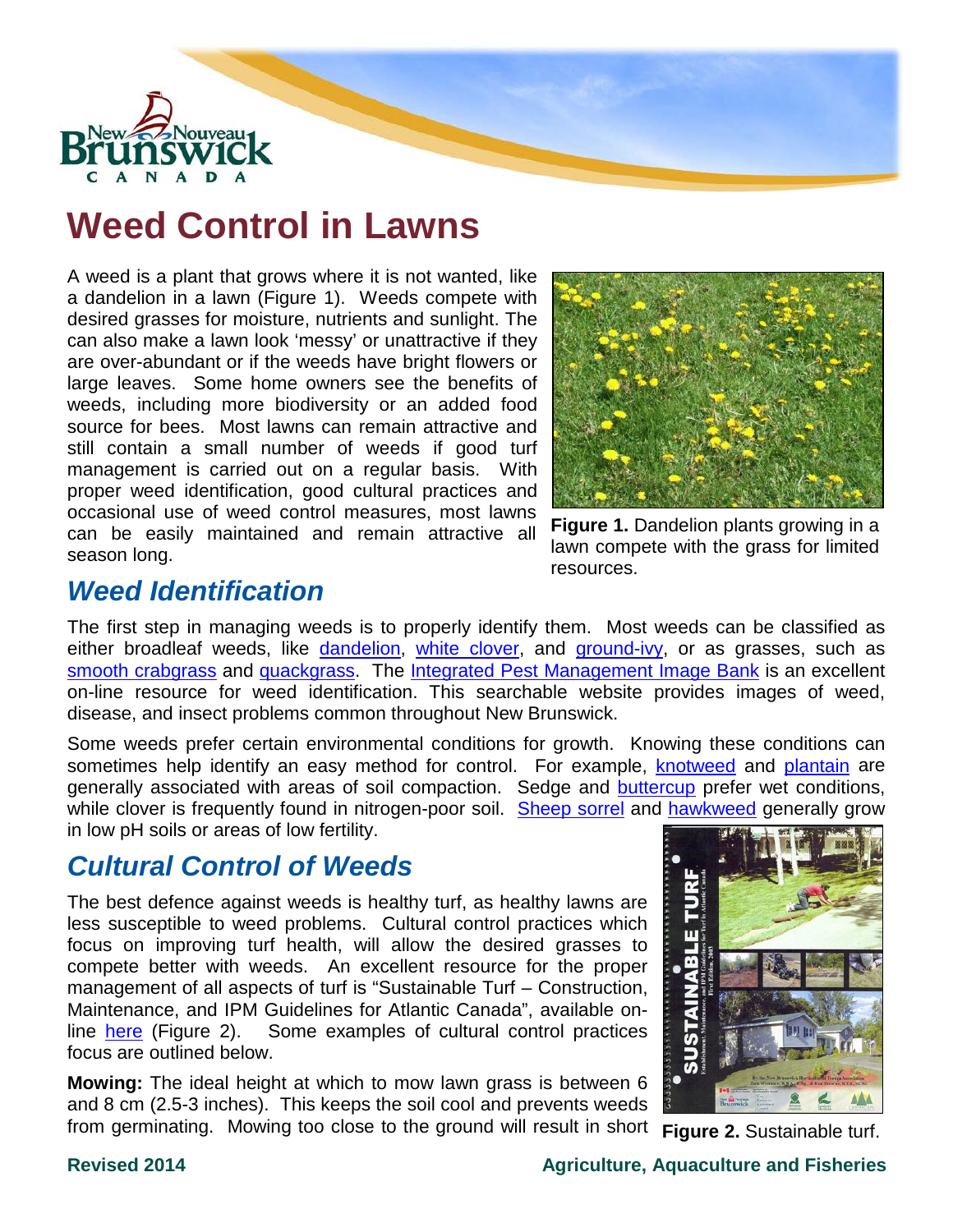roots and a less drought resistant lawn. Letting the grass grow too long, however, will lead to competition and shading within the turf stand. Mowing frequently will help grasses out-compete broadleaf weeds. Do not remove more than one third of the grass blade in a single mowing. Maintain a sharp mowing blade as grass recovers more quickly and easily from a clean cut than when torn. Leave clippings on the lawn after mowing or use a mulching mower.

**Fertility:** Maintain proper soil fertility. Too much or too little fertility can lead to weed issues. It is also important to manage the pH of the soil as most grasses grow better at a pH of 6.5. The addition of lime may be needed to increase soil pH. A soil analysis will determine soil pH, what nutrients are available, what type of fertilizer you may need and how much to use.

**Thatch:** Thatch is the spongy material between the grass and the soil layer. The presence of some thatch is acceptable but should not be thicker than 1.3 cm (0.5 inch). When there is a moderate thatch layer microbes will be able to assist with the breakdown of grass clippings and stems and help to conserve soil moisture. Core and/or tine aeration or raking can be used to reduce the amount of thatch.

**Watering:** In general, most lawns require about 1.5-2.5 cm (0.5-1 inch) of water per week, including rainfall. Most healthy lawns will not require additional water beyond regular rainfall. Too much water starves the soil of oxygen and creates conditions that favour the development of disease. Using a rain gauge to properly measure the amount of water received by rainfall or irrigation is encouraged. If watering is necessary, do so in the early morning to prevent turf diseases or loss from evaporation. Also, water less frequently but for longer periods to promote the growth of deep roots. Allow the turf to go dormant in times of extreme drought to conserve water.

**Overseeding:** If the turf is thin, overseed in the spring or fall to thicken it and prevent weed seeds from germinating. If large areas are bare or heavily infested with weeds, it may be advisable to cultivate the area and either re-seed or lay sod.

#### *Mechanical Control of Weeds*

Removing weeds by hand can be practical when numbers are relatively low and plants have distinct tap roots, like dandelion and plantain. Hand weeding is easiest when the soil is moist. Numerous mechanical weeding devices are available to assist with root removal. Ensure you remove the root and dispose of all plant material. Fill the holes created in the turf with a mixture of soil/compost and grass seed to help prevent new weeds from establishing in these areas. For some weeds, like ground-ivy, raking and removal of plant material may help to limit the spread of the plant.

#### *Herbicide Control of Weeds*

Herbicides are products designed to control plant growth. They can be made from conventional (synthetic) or naturally occurring active ingredients, but all can have an effect on the growth of targeted plants. Herbicides are only an effective weed management tools when they are used correctly. It is generally not necessary to apply a blanket herbicide treatment on turf. Broadleaf weeds tend to be localized in small areas, where spot-treatment is effective.

The New Brunswick Department of Environment has revised regulations on how lawn care pesticides are managed in New Brunswick, and implemented a ban on the use and sale of more than 200 Over-the-Counter lawn care products. Homeowners will no longer be able to buy or use products that meet the criteria of the [Over-the-Counter banned list.](http://www2.gnb.ca/content/dam/gnb/Departments/env/pdf/LandWaste-TerreDechets/OverTheCounter.pdf) The ban focuses on products that are commonly misused or overused, thereby adding more pesticides to the environment than are necessary. If you require more information or if you would like to clarify whether a specific

#### **Agriculture, Aquaculture and Fisheries**